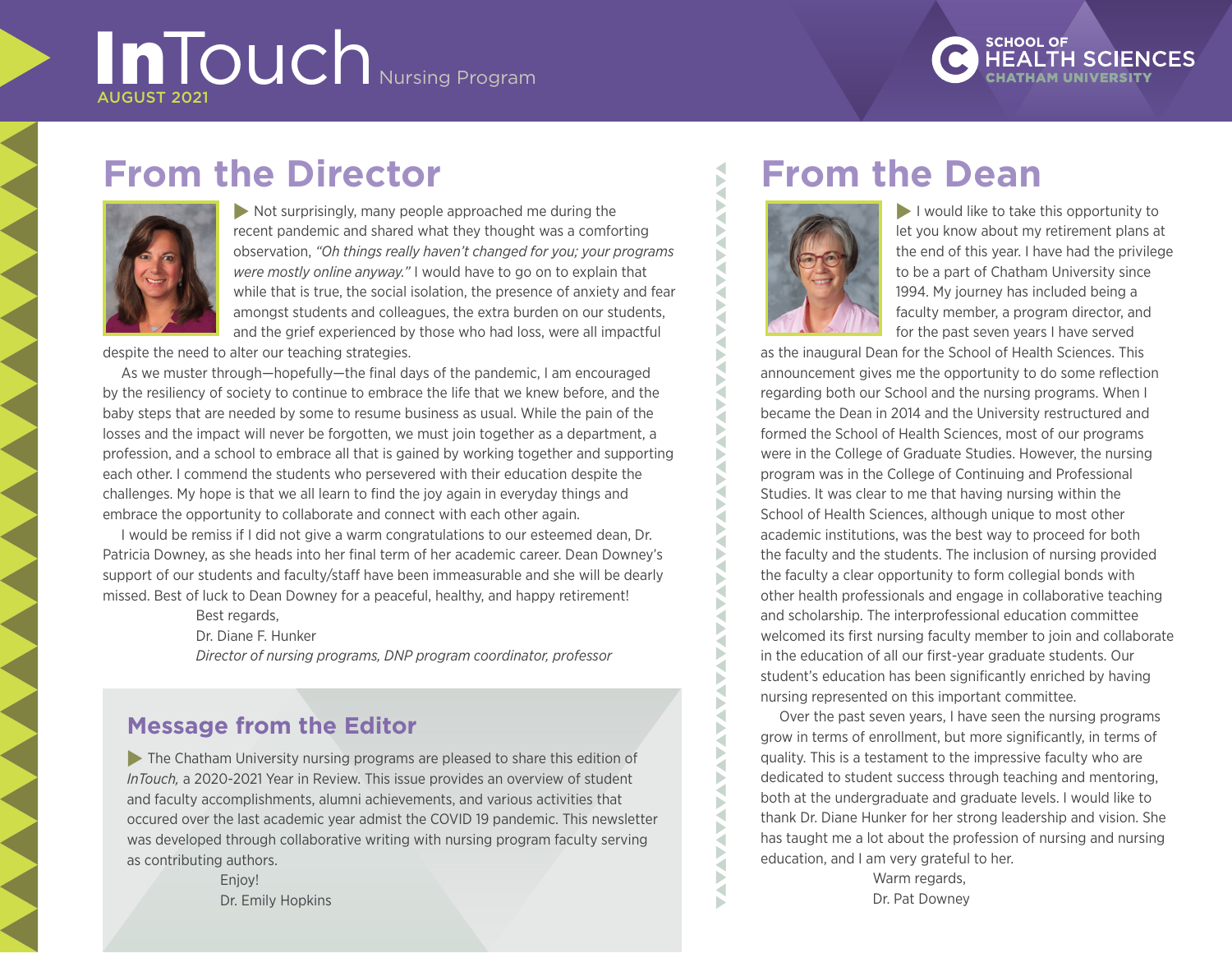# FACULTY SPOTLIGHTS

### ASSISTANT PROFESSOR OF NURSING **Dr. Lorri Birkholz**



 $\blacktriangleright$  Chatham University had the privilege of welcoming Dr. Lorri Birkholz, DNP, RN, NE-BC, as an assistant professor of nursing in August 2020. Dr. Birkholz originally entered nursing after graduating from Presbyterian/St. Luke's School of Nursing in Denver, CO. After

two years of working as a med-surg float RN, she moved to the emergency department where she remained for nearly 20 years, as a staff nurse, charge nurse, and department manager. Dr. Birkholz then completed an RN-BSN degree at the University of WI-Green Bay and an MSN in Nursing Leadership at the University of TX-Arlington. While focused on leadership, she obtained an ANCC certification as a nurse executive. Dr. Birkholz later chose to continue her education and completed a DNP program

at Old Dominion University in Norfolk, VA. Upon graduation, she accepted a faculty position in Old Dominion's DNP program. After teaching there for three years, she accepted a position at Chatham and enjoys being back in Pittsburgh.

Her areas of scholarship include ethics, moral distress in nurses, incivility, and power/ powerlessness in nursing. Currently, Dr. Birkholz is part of an international team working on publishing findings from a study identifying moral distress in nurse leaders which included the development of an Ethical Decision-Making Confidence Scale. Two upcoming publications include one on the topic of pre-existing assumptions of nurses toward victims of human trafficking and another on responsibilities associated with the use of war language with the pandemic.

### RETIRING FACULTY

### PROFESSOR OF NURSING **Dr. Kathleen C. Spadaro**



**Congratulations to Kathleen Spadaro,** Ph.D, PMHCNS, RN! Dr. Spadaro joined Chatham in 2010 and during that time she has served in several key leadership roles, including IRB Chair and MSN Program Coordinator, and was a key member of the team that designed

and implemented the international MSN program. Another key contribution by Dr. Spadaro includes being the founding President of the Chi Zeta chapter of Sigma Theta Tau International. Along

with these key accomplishments were many other professional service activities as well as the publication of over 30 peer-reviewed publications and dozens of professional presentations. Dr. Spadaro has been able to establish herself as an expert in mindfulness meditation and online, graduate nursing education. Dr. Spadaro's last day will be in August 2021. We wish her well in her new endeavors and congratulate her on a productive and meaningful career!

### ADJUNCT FACULTY **Dr. Cheryl Wagner**



Þ  $\tilde{\mathbf{S}}$ a

**AVAVANAY** 

P ⋜ Þ ₹ Б Ę Ę Ř Б Б ⋜ **ANAV** 

R

Б ⋜ Б K Б ⋜ P D E Ę Б a Þ К

**AVAILAY** 

P Š

 $\blacktriangleright$  Cheryl Wagner, Ph.D., MSN/ MBA, BSN/BA is homebased in Davenport, IA with an impressive nursing career spanning almost forty years. She has been an adjunct faculty member at Chatham since 2014 and serves as

editor for *Nursing Interventions Classification* (NIC) at the University of Iowa.

As a pre-med undergraduate, she transitioned to nursing due to family circumstances. Her early work as a staff nurse in oncology and perioperative nursing advanced to administrative roles. During nursing shortages, she felt she could better contribute as a nurse educator by developing new nurses. Dr. Wagner completed an MSN/MBA program in 1996. Her nurse educator positions involved creation of mostly online BSN and MSN courses. Continued graduate work led to a research assistant opportunity at the University of Iowa's Center for Nursing Classification. In 2006, she completed her Ph.D. in Nursing Administration. Dr. Wagner presents NIC worldwide, publishes, and is actively revising the next book on NIC for 2023.

Following professional networking, she secured adjunct nursing faculty roles at several universities nationwide. At Chatham, Dr. Wagner works with DNP students in the Structural Knowledge and Ethics/ Policy courses. She appreciates the high standards seen in Chatham students and notes many schools are diluting quality in their programs.

Personally, she also served as a parish nurse in her community. She and her husband have four children. As a family, they enjoy participating in community theatre and support sports activities now with their grandchildren.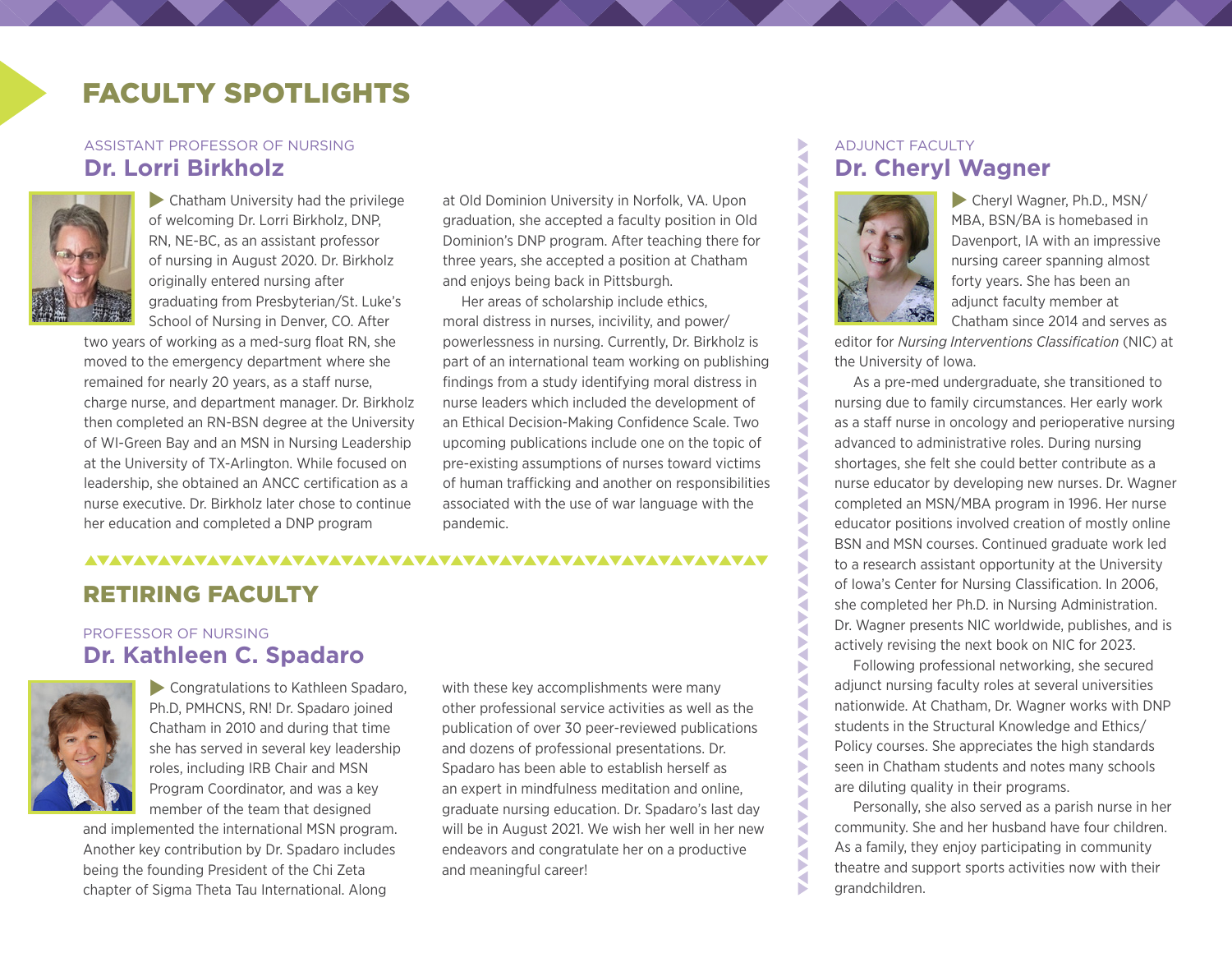### RECENT FACULTY SCHOLARSHIP

### **Peer-Reviewed Publications**

**Fisher, M., Walter, L., Slade, J.** (2020, August). A helping hand to promote nursing. *Nursing2020, 50*(8), 67-69. [https://doi.org/10.1097/01.](https://doi.org/10.1097/01.NURSE.0000684248.99237.a4) [NURSE.0000684248.99237.a4](https://doi.org/10.1097/01.NURSE.0000684248.99237.a4)

**Fisher, M.D. & Wolf. D.** (2021). Remote Learning Environments: Lessons Learned from Collaborative Small Group Activities. *Journal of Nursing Education, 60*(2), 120. [https://doi.org/10.3928/01484834-](https://doi.org/10.3928/01484834-20210120-13) [20210120-13](https://doi.org/10.3928/01484834-20210120-13)

**Hopkins, E., & Spadaro, K.** (2020). Virtual induction ceremonies: Upholding time-honored tradition. *Journal of Nursing Education and Practice, 10*(5), 77- 81. <https://doi.org/10.5430/jnep.v10n5p77>

**Hopkins, E., Wasco, J., Spadaro, K., Fisher, M., Walter, L, & Piotrowski, M.** (2021). Crisis response to COVID-19: Elements for a successful virtual event transition. *Journal of Nursing Education and Practice. 11*(3), 36-40.<https://doi.org/10.5430/jnep.v11n3p36>

**Hunker, D.F., Robb, M.** (2021) Using Visual Feedback to Support Ongoing Adjunct Faculty Mentoring. *Teaching and Learning in Nursing, 16(*2*)*. <https://doi.org/10.1016/j.teln.2021.02.002>

**Hunker, D.F., Wolf, D.M., Spadaro, K.C., Wu, H.** (2021) Faculty Development Prior to an International Cohort. *Open Journal of Social Science*, *9*, 165- 172.<https://doi.org/10.4236/jss.2021.93011>

**Rittle, C.** (2021). Change for the better. *American Nurse Journal*. 16(6):22.

**Robb, M., Hunker, D.F.** (2020) Students' Perceptions of the Value of Learning the Skill-Sets of a DNP Prepared Nurse: an Exploratory Study. *Journal of* 

*Doctor of Nursing Practice*, *13*(3), 224- 228. <http://doi.org/10.1891/JDNP-D-20-0000>

**Singh, A., Spadaro, K., Piotrowski, M., Fisher, M.D., Walter, L., & Doas, M.** (in press). Exploring student perceptions of a virtual residency. *Journal of Nurse Education.* 

**Spadaro, K., & Hunker, D.** (2020). Experience of an 8-week online mindfulness intervention for nursing students: Qualitative findings. *Nurse Educator*, *46(*2), 2020, e-Version FirstTM.

**Wu, H., Spadaro, K., Hunker, D., & Wolf, D.** (2020). Impact on Chinese nurses roles after study abroad: An Exploratory Study*. Journal of Nursing Education and Practice, 10*(5), 2020, e-Version First TM

### **Book Chapter**

**Hopkins, E. & Hoh, N.** (2021) Epigenetics. In *J. Leffers, C. Smith, K. Huffing, R. McDermitt-Levy, R. B. Sattler (Ed.) Environmental Health in Nursing (2nd Ed.) E-textbook.*

### **Podium and Poster Presentations**

**Birkholz, L.J.** "Ethical Nursing During Difficult and Uncertain Times: The Power of Words", American Society of Bioethics & Humanities, Nursing Affinity Group Virtual Conference, October 17, 2020.

**Hopkins, E.** (2021, January). Nursing Faculty Experiences Transitioning to a Virtual DNP Residency During COVID-19. Poster presentation for the American Association of Colleges of Nursing Doctoral Education Conference, Virtual Event.

**Hopkins, E. & Wasco, J. J.** (January 2021). Crisis Response to Covid-19: Elements for a Successful Virtual Event Transition. Poster presentation presented at the American Association of Colleges of Nursing Doctoral Education Conference. Virtual Event.

**Doas, M.** (2021). Getting in touch with your emotional self, during the pandemic and beyond, Podium Presenter, Nursing Diversity, Global virtual summit on Nursing Education.

**Doas, M.** (2021). Increasing nurse morale during a global pandemic. Speaker, UPMC Mercy, luncheon leadership series.

Piotrowski, M. (2020). Sparking Timely Communication for Learning Innovation in Online Doctoral Nursing Students. Podium presentation for OLC Accelerate 2020 conference in Orlando, FL November 16, 2020.

**Piotrowski, M.** (2020). Application of EBP as a healthcare professional: Importance of inquiry and collaboration for best practice. Pennsylvania State University, University Park, Remote Area Medical (RAM) pre-med organization. Invited Guest Presentation 9-14-2020.

**Spadaro, K.** *How (and why) to cultivate leadership skills throughout your nursing staff.* Live invited webinar for the American Nurses Association Nurse Leaders series on May 25, 2021. Released on May 26, 2021 on demand.

**Spadaro, K.** *Mindfulness in online teaching*. Invited podcast for *Nurse Educator*. Recorded April 15, 2021. Scheduled for release on June 16, 2021.

**Spadaro, K.** *Self-compassion for nurses*. Interview for *Healthy Nurses, Healthy Nation*. Interviewed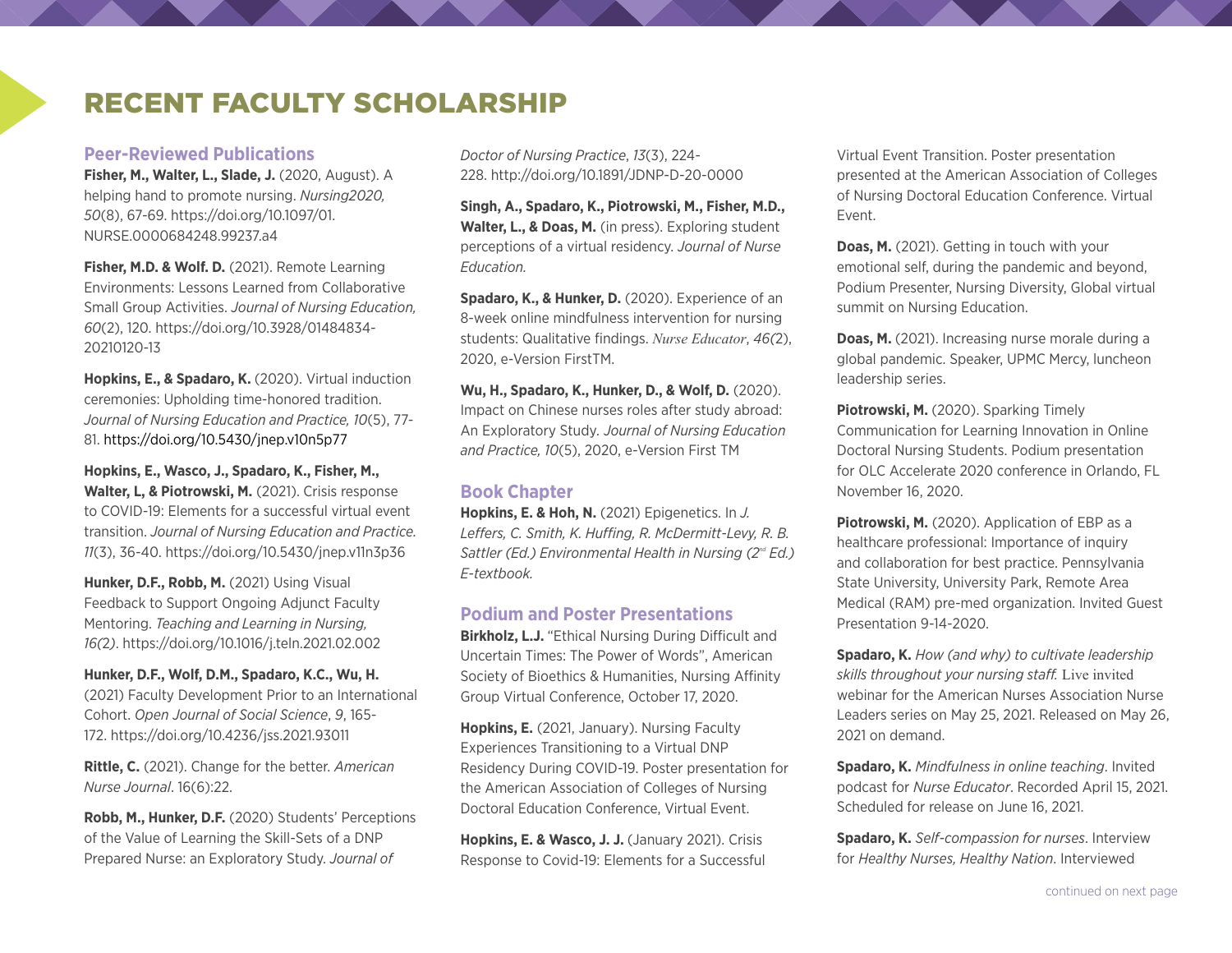### PRECEPTOR SPOTLIGHT

# **Darlene Morocco, MHA, BSN, RN, NE-BC, FACHE**



 $\blacktriangleright$  The Chatham University nursing programs have been fortunate to have Ms. Darlene Morocco MHA, BSN, RN, NE-BC, FACHE, Clinical Director of Cardiovascular & Respiratory Care Services for UPMC Passavant McCandless and Cranberry, serve in a preceptor role for students during their journey to higher education. Mentoring has always been one of her favorite professional activities and personal contributions to nursing.

As a preceptor, Darlene is astutely aware of what students may be encountering. She never forgets what it was like for herself to be embarking on a new degree or certification and feeling scared and insecure about the requirements. Nor how being a student and holding down a family and a full-time job can feel so overwhelming. Therefore, she feels it is of the utmost importance to share success stories with them and let them know that the "sky is the limit" and that one day, they too will achieve their goals.

Darlene has had countless rewarding experiences meeting new students and learning more about their journeys noting she is forever impressed with the

### 

### **Scholarship, continued from previous page**

March 5, 2021. Posted March 24, 2021. #healthynurse blog- https://engage. healthynursehealthynation.org/blogs/8/3929

**Spadaro, K.** *Effective tools for practicing self-compassion and self care in the time of COVID-19.* Invited to present this webinar as a part of the American Nurses Association COVID- 19 webinar series. Recorded December 10, 2020 and released December 15, 2020.

**Spadaro, K.** *Experience of an 8-week online mindfulness intervention for nursing students: Qualitative findings.* Invited to present mindfulness study findings on a podcast hosted by *Nurse Educator* on August 25, 2020. Posted September 23, 2020.

**Wasco, J.J.** (June 23, 2020). The Pittsburgh Chapter of the Oncology Nursing Society. Invited Speaker. Environmental Carcinogens, Endocrine Disruptors, and Cancer. A Cancer-Free Economy Network Project. GPC-ONS Chapter Meeting

dreams of new students. Students never cease to amaze her with how much they appreciate the mentoring experience and that someone cared enough to sacrifice their time for them. However, Darlene truly feels mentoring "is a two-way street" since she is always able to take new idea or two from the student and implement new things into her current practice simply because of something that inspired her from a mentee.

Darlene hopes that her preceptees gain just as much satisfaction from the experience as she does. She understands the importance of precepting and its critical impact by noting that "healthcare leaders are pulled in many directions with competing priorities and increasing demands, however, we should always care about the new generation of nurses and healthcare leaders—we need to inspire and support them as they grow. If we make it a good experience for the mentee, they too will want to be mentors someday and follow in our footsteps."

### **Precepting: A Rewarding Experience**

Precepting is a formal arrangement between a novice and an experienced person for a defined period. Preceptors serve as role models working in a collaborative fashion with the student towards meeting established program goals.

Precepting is an immensely rewarding experience for both the student and preceptor. It is also an essential component to nursing education. The identification of preceptors grows increasingly difficult as competition for practice experience sites increase and doctoral prepared nurses are not yet vast in number. Take a moment to reflect on your practice experience preceptor and the valuable experience they provided. Please consider donating your time and knowledge to advance the field of nursing through precepting for Chatham University Nursing Programs.

As a preceptor, you are required to sign a student-preceptor agreement, provide a copy of your CV and your professional license number for verification and approval. If you are interested in precepting, please contact Rachel Dieterich, Ph.D., RN, practice experience coordinator, at r.dieterich@chatham.edu or 412-365-1378.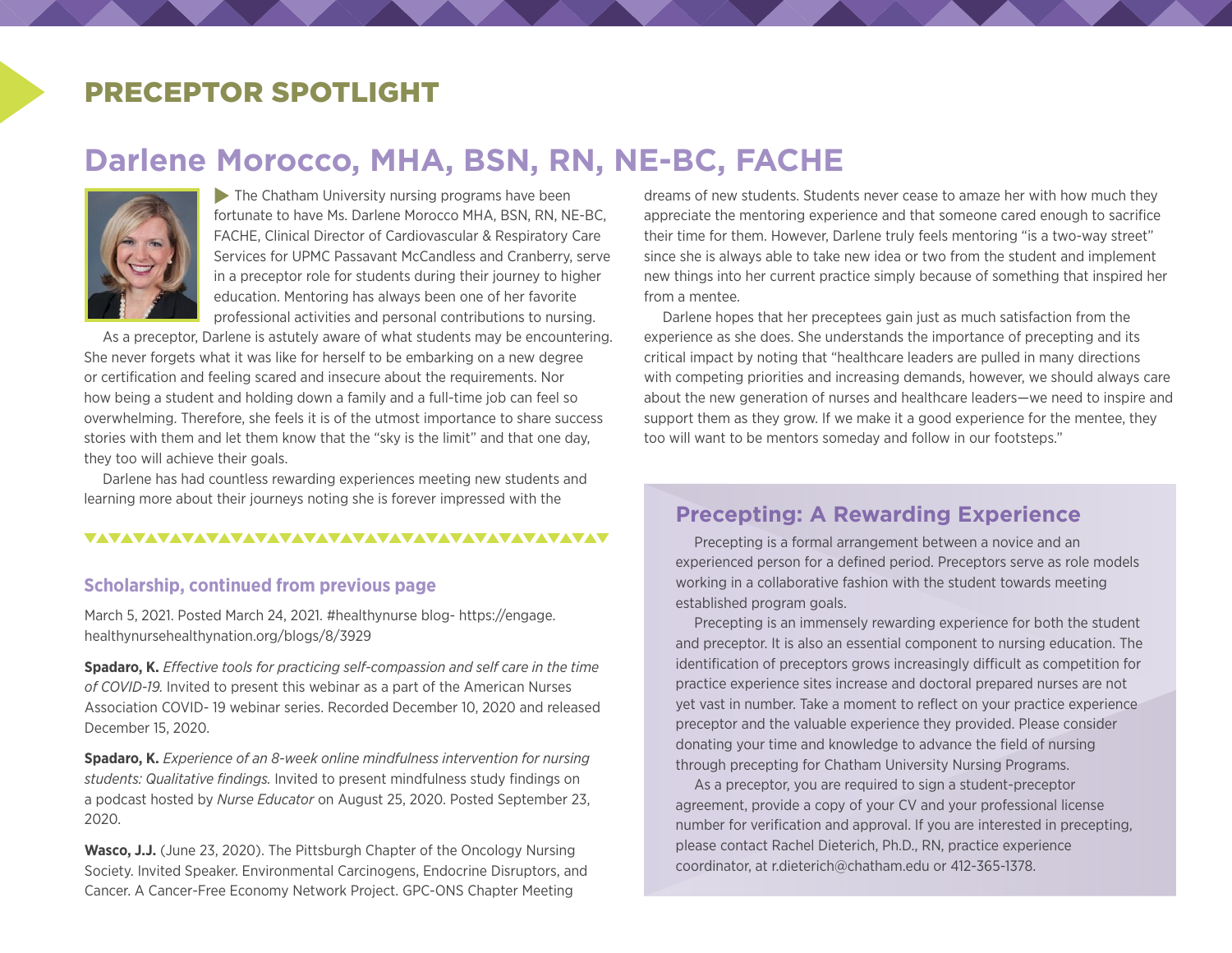# STUDENT SPOTLIGHT

# BSN to DNP Student Secures Management Position Amidst Pandemic



 $\triangleright$  Chris Wise RN, MSN '20 originally began his career in retail sales in marketing. However, shortly after completing an associate degree in business zdministration he began volunteering at a local ambulance service. It was during this volunteer service that Chris started to have an interest in health care. A year later he obtained EMT certification, became a volunteer firefighter and started a position as a patient care technician. Within a few more years Chris had graduated

from nursing school. His first job was in the Cardiothoracic ICU and eventually he became a Flight Nurse with STAT MEdEVac. Determined to further his education, Chris enrolled in Clarion University's RN-BSN program which sparked his interest in the business side of health care and possible future leadership interests. Therefore, he chose to continue his education and enrolled in Chatham's BSN-DNP Executive Leadership program.

During his MSN course work, Chris has steadily advanced his career. His first leadership position as Manager of Hospital Operations at West Penn Hospital, solidified the pursuit of nursing leadership and a desire to mentor and coach peers. A year later, he chose to learn more about human resources, and finance and

accepted a position as Assistant Nurse Manager Registry/Float Pool within West Penn Hospital. However, several months into the pandemic, Chris was recruited by the Chief Nursing Officer to become interim nurse manager of the surgical ICU/ burn unit, COVID ICU, and outpatient burn clinic. A second COVID peak occurred during this transition resulting in maximum census COVID operations and protocols. This created a challenging workload having to simultaneously manage high patient acuities and volume. Subsequently, the mental strain on COVID ICU staff was apparent and Chris collaborated with senior nursing leadership to provide them with counseling services that assisted with stress and coping.

Despite his intense workload, Chris completed his MSN degree in August 2020 and by September 2020, he was recruited by executive nurse leadership again to become interim manager of West Penn's surgical unit. In November 2020, Chris became the permanent nurse manager for this surgical unit which is a 38-bed post-operative medical-surgical unit that is the primary post-operative admission floor. He also is involved with union negotiations, pandemic management, agency nurse onboarding and utilization, and leading through extensive change initiatives. We look forward to seeing where Chris's career takes him next while he works to complete the DNP program.

### 

# **RN-BSN Students Choose Nursing as a Second Career**



 $\blacktriangleright$  Many individuals who receive postsecondary education find themselves changing careers. Those who change their career often have valuable skill sets to enhance their newly chosen profession. This is often the case with nursing, as it is commonplace to find students returning for a second degree. In fact, many of Chatham's

nursing students have a variety of business and healthcare experiences prior to beginning their

nursing career. This was the case for recent graduates Candice Croft, BSN '21 and Josie Barnicle, BSN '21.

Candice worked in psychology for ten years prior to entering nursing school, stating she wanted to provide care for people in a different way. On the other hand, Josie decided on a nursing career after many years in administration with a pharmaceutical Candice Croft **Find students returning for a second** firm. Then, she changed careers after getting a soming to accomplishing their career Josie Barnicle "calling" since something was missing from her life. In over a year of working as a nurse, both Candice and Josie have developed their nursing skills and

knowledge and find that a second career in nursing has been a rewarding choice. As for further goals within the nursing profession, both students plan to become nurse practitioners. Chatham faculty and staff congratulate Candice and Josie for accomplishing their career change and wish both all the best in



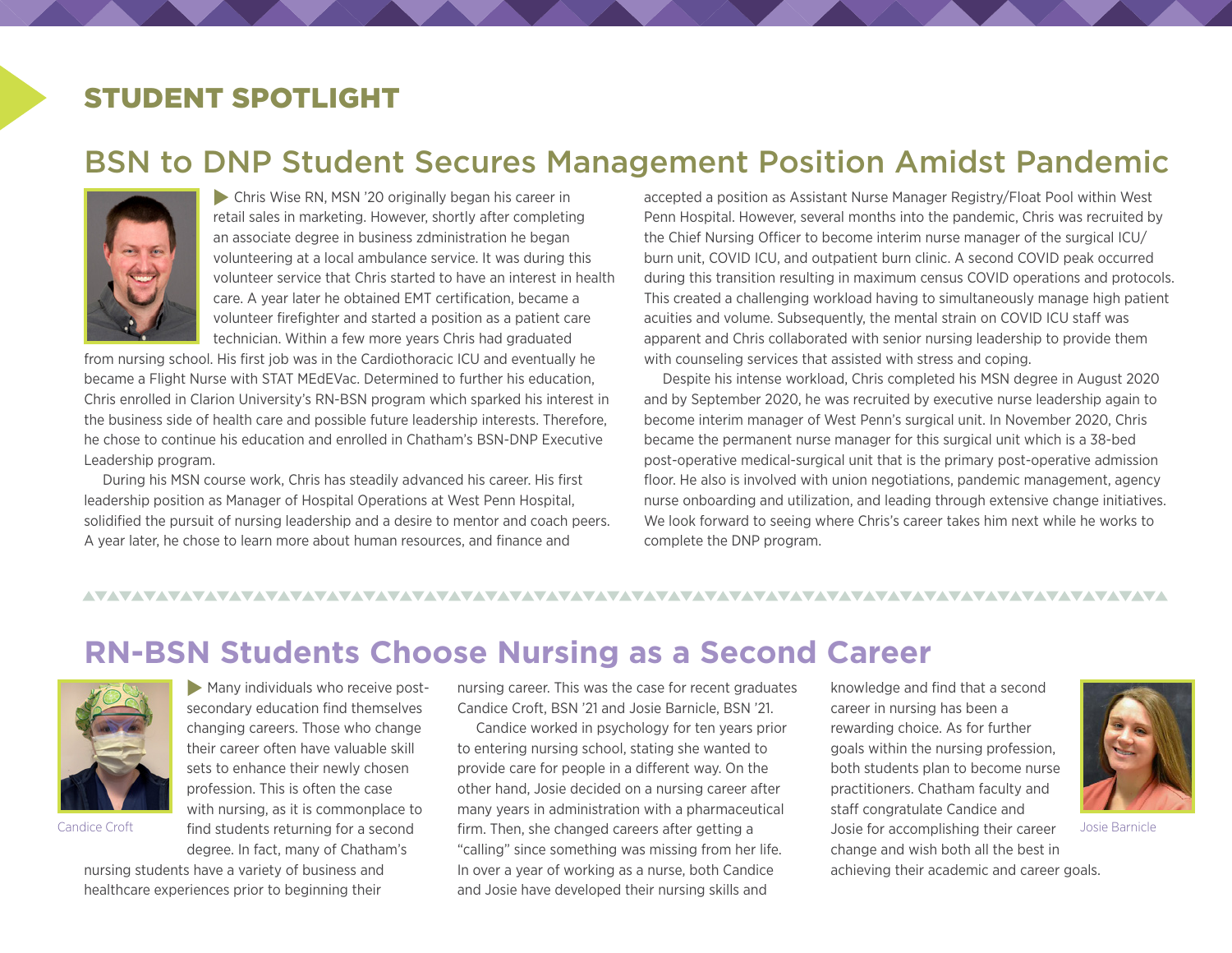# STUDENT SPOTLIGHT

# **Pathways to Nursing Student, from Animal Science to the Bedside**



**Shannon McNamee started her college career at** the University of Rhode Island studying animal science on a pre-veterinary track. She had hopes of being a veterinary doctor at a zoo working with exotic animals. After working on a farm birthing piglets, sheering sheep, herding cattle, brushing horses, and tending to goats, she moved on to have two internships at the Connecticut Beardsley Zoo where she was responsible for running animal encounters and shows for education with over 200 species of animals. However, when Shannon's grandmother passed away during her second term at

University of Rhode Island, her future shifted, and she knew nursing was the career she wanted to pursue. This led her to transfer to Chatham University to obtain a degree in nursing.

Upon Shannon's transfer to Chatham University, she received a Trustee Merit Scholarship due to her outstanding academic record. During her time at UPMC Shadyside School of Nursing (SSON), she continued her academic achievements and excelled in the clinical arena. As such, she was inducted into the Honor Society at UPMC Shadyside School of Nursing and was chosen to complete the clinical component of her transitions course at UPMC Children's Hospital. It was during this time that Shannon discovered her love for pediatric nursing. She found the population to be enriching and satisfying as she made a difference in the lives of children and their families. Shannon has accepted a position at UPMC St. Margaret's where she will rotate on four different units over the course of six months to gain nursing experience. After completing this program, she plans to return to pediatric nursing while earning an MBA. Shannon hopes to use her experience as a bedside nurse and the MBA she earns to manage a pediatric unit, make policy changes, and implement practices based on evidence in the clinical setting.

# DNP Campus Residency

 $\blacktriangleright$  The pandemic of 2020-2021 continued to bring many changes to the faculty, staff, and student practices in our nursing programs. Part of the DNP program requirements, the DNP Residency offers an opportunity for students to showcase their important work and network with faculty and peers. Unfortunately, the July 2020 and April 2021 DNP Residencies were held virtually again. Slightly differing from the virtual Residency that was quickly pulled together in April 2020, the start of the COVID-19 pandemic, the following two Residencies attempted to offer virtual activities similar to what is typically offered in person. Overall, 77 students participated in virtual Residencies during the 2020-2021 academic year. We thank students for their versatility and resiliency and hope to be able to offer the traditional, on-campus Residency that students and faculty have grown to love next April of 2022.

### **Nursing Faculty Meeting the Call for COVID-19 Vaccinations**

 $\blacktriangleright$  Assisting with the efforts to prevent COVID-19 illness was a natural fit for four nursing faculty members. Drs. Fisher, Walter, Rittle and Birkholz responded to a call to action and assisted with mass vaccination efforts across our local communities. Each routinely volunteered their time and talents through the Allegheny County Health Department, as supported by the Pennsylvania Medical Reserve Corps. While each of the nursing faculty members had different professional and personal reasons for their service contributions, a common thread was identified among them to fervently support public health efforts that prevent hospitalizations and deaths. Moreover, Dr. Rittle is the American Nurses Association Liaison Representative to the Advisory Committee on Immunization Practice meeting regularly to evaluate science, develop vaccine policy, and encourage acceptance of newly approved vaccines for emergency use. The goal is better health now and for the post pandemic world.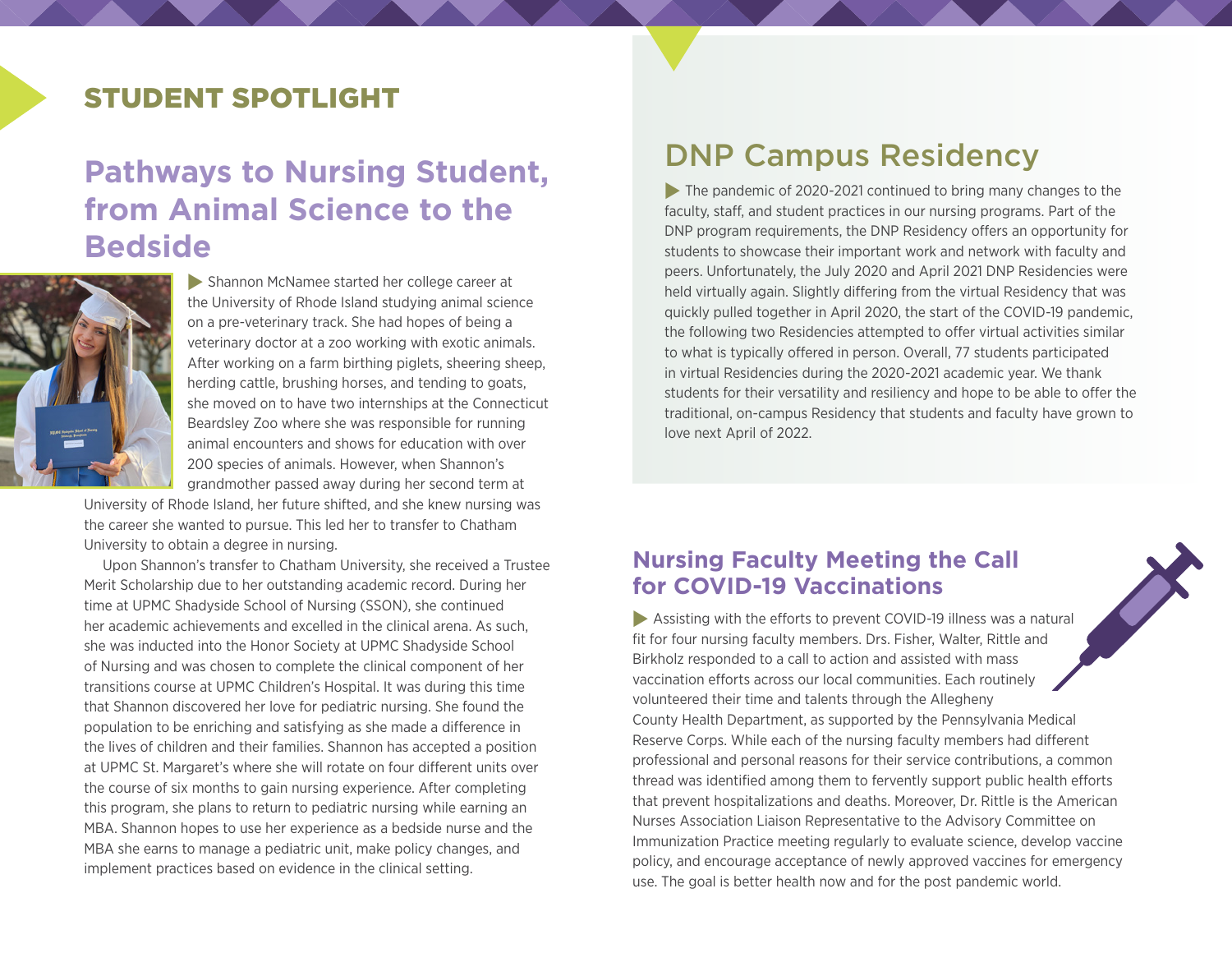### ALUMNI SPOTLIGHT

# **DNP Alumni Q&A: MSN Nursing Informatics Program**



 $\blacktriangleright$  Savannah Reisinger completed the MSN Informatics program at Chatham in 2019. The degree is an online, 33-credit program intended to prepare

nursing professionals for an academic role. We caught up with Savannah recently to get her viewpoints on the degree.

Savannah has been a nurse since 2013. She started her career at a on a surgical oncology floor. Since then, she has worked on inpatient rehabilitation floor and as a transplant coordinator. Currently, Savannah works as an informatics nurse. In her spare time, she enjoys relaxing with her two cats and boyfriend and exploring new restaurants in Pittsburgh.

### **Q:** *Why were you interested in the MSN Informatics program?*

**A:** One day when I was working on the floor, an informatics nurse was rounding and approached me. She explained her role. I cannot remember what exactly we talked about but at the end of the conversation she mentioned that this job might be a good fit for me. The next time I saw her she was with a student. She introduced her student as an MSN student from Chatham. I looked up Chatham online and saw all that this was a flexible, all online program that I could complete while working full-time and applied. **Q:** *How do you think the MSN Informatics degree has further prepared you to meet your professional goals?*

**A:** This degree has prepared me for my current position as an informatics nurse. It helped me think not only has a nurse but also as an analyst, project manager, and change agent. After completing my degree, I was more confident presenting PowerPoints, approaching nurses on the floor, and interacting with leadership.

**Q:** *What would you say to potential applicants and Chatham BSN alumni who were considering the MSN Informatics program?* A: I would say explore the opportunity. If you are unsure, speak with the Chatham informatics program faculty. All my experiences with the Chatham faculty have been positive and they have always been willing to help.

**Q:** *What was your area of greatest learning in the MSN Informatics program?* **A:** My area of greatest learning was data interpretation and excel skills. In my current role, I run numerous reports and analyze them for trends.

**Q:** *Anything else you like to share?* **A:** I am looking to expand my informatics knowledge and hopefully receive a certification in informatics sometime this year.

# DNP Alumna Appointed to Quality Assurance Officer



**AVA** 

VAV. ₹ ₹ VAV

**AVA** 

AVAVAV**I** 

**ANAVI** 

Carol DiParisi, DNP '21, APN, CRNA has been a board-certified registered nurse anesthetist since 2014. Her nursing career began in New York City at New York Presbyterian's Morgan Stanley Children's Hospital in 2007. As a

result of providing immediate postoperative recovery to an array of children requiring congenital heart defect repairs or heart transplants, she realized her true passion was for anesthesia and pharmacology. Dr. DiParisi eagerly moved onto her MSN at Columbia University with a focus in nurse anesthesia. After MSN completion, she chose to pursue further education at Chatham, earning her DNP in 2021.

During her degree completion, Dr. DiParisi faced extraordinary challenges related to budget cuts and the COVID-19 pandemic. This resulted in a project redesign but nevertheless she was able to successfully implement a project that transitioned the OR to Epic EHR. Results from this evidence-based practice project demonstrated significantly improved charting, patient flow, and a drastic reduction in OR healthcare costs. Based on her academic and work accomplishments, Dr. Parisi was recently recruited to take on a newly created position as the Quality Assurance Officer for the anesthesia department at Saint Barnabas Medical Center. She looks forward to this new position and the important impact it has within the organization.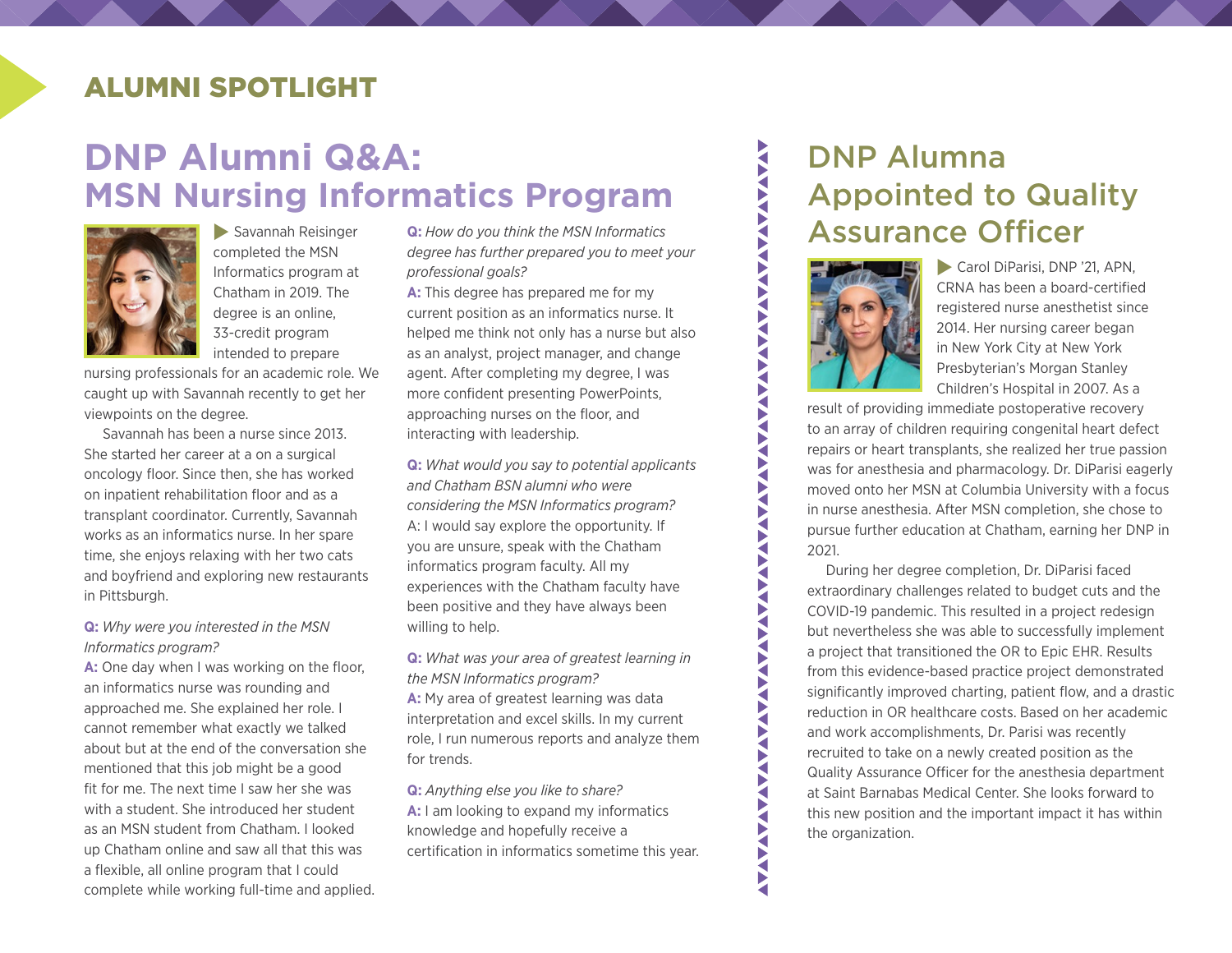# **Future of Nursing Education**

 $\blacktriangleright$  Building on the foundation set forth a decade ago in *The Future of Nursing: Leading Change, Advancing Health* report, *The Future of Nursing 2020-2030: Charting a Path to Achieve Health Equity Report* was recently released. This new report, aimed at promoting a more equitable and healthier society, clearly identifies influential social, economic, and environmental determinants of health. The overarching goal of the report is to understand how to leverage the capacity of nursing, representing the largest numbers within the health care profession, to advance health equity throughout our nation by strengthening the capacity and overall expertise of our nursing workforce.

To accomplish this goal, the report offers specific key messages to support all acute care and community practice settings. Some of these messages include the need to permanently remove practice

barriers, consistently value the contributions of the profession of nursing, and to intentionally promote the health and well-being of nurses. Schools of nursing are charged to educate and hire nurses from a range of diverse backgrounds to ensure future generations of nurses not only reflect the communities they serve, but to also educate nurses to understand and ultimately address health equity issues as fundamental components of nursing practice.

Chatham programs support this endeavor and are committed to educate Chatham students so they will continue to be well equipped with skills that serve members of a diverse society. These skills encompass leading change efforts while minimizing costs, utilizing technology, and maintaining patient/familyfocused care delivery efforts to influence health at the individual and population levels from the present day—well into the future.

# Nursing Faculty Member Selected for AACN Task Force



Julie Slade, DNP, RN, associate professor of nursing, has been selected for an American Association of Colleges of Nursing (AACN) faculty task force. This task force, funded by Johnson & Johnson, is

charged with developing an educational tool kit that encompasses the themes presented in the awardwinning documentary 5B. This documentary captures the real-life story of nurses making a difference in the lives of patients on the first AIDS unit at San Francisco General Hospital in the early 1980's and demonstrates

nurses are much more than a health care provider carrying out orders and tasks. The tool kit will help nurse educators teach future nurses how to carry into their practice that nurses are essential care givers who can provide innovative and fearless interventions in the name of compassionate person-centered care, while leading with moral courage. The completed tool kit will be posted on the AACN website this fall and shared extensively. The full press release from AACN can be found at [www.aacnnursing.org/News-](https://www.aacnnursing.org/News-Information/Press-Releases/View/ArticleId/24986/johnson-johnson-nurse-faculty-tool-kit)[Information/Press-Releases/View/ArticleId/24986/](https://www.aacnnursing.org/News-Information/Press-Releases/View/ArticleId/24986/johnson-johnson-nurse-faculty-tool-kit) [johnson-johnson-nurse-faculty-tool-kit](https://www.aacnnursing.org/News-Information/Press-Releases/View/ArticleId/24986/johnson-johnson-nurse-faculty-tool-kit).

### **AACN Transforming Nursing Education with New Essentials**

 $\blacktriangleright$  The American Association of Colleges of Nursing (AACN) was established in 1969. AACN sets curriculum standards and competencies through the *Essentials* for each level of nursing education. Accredited nursing programs seek to ensure consistent expectations among graduates in knowledge, skills, and abilities.

On April 6, 2021, deans of nursing programs across the country voted to approve AACN's new model and framework *The Essentials: Core Competencies for Professional Nursing Education.* Some of the most significant shifts are the focus on competencies and the dichotomization of entry level and advanced roles.

The plan at Chatham is to transition from three levels of nursing education *Essentials*  for the BSN, MSN, and DNP to the entry level and advanced role dichotomization over the next three years. We look forward to the challenge ahead to incorporate the new *Essentials* into our curriculums to meet the demands of the ever-changing healthcare industry, and most importantly to meet the evolving health needs of our patients.

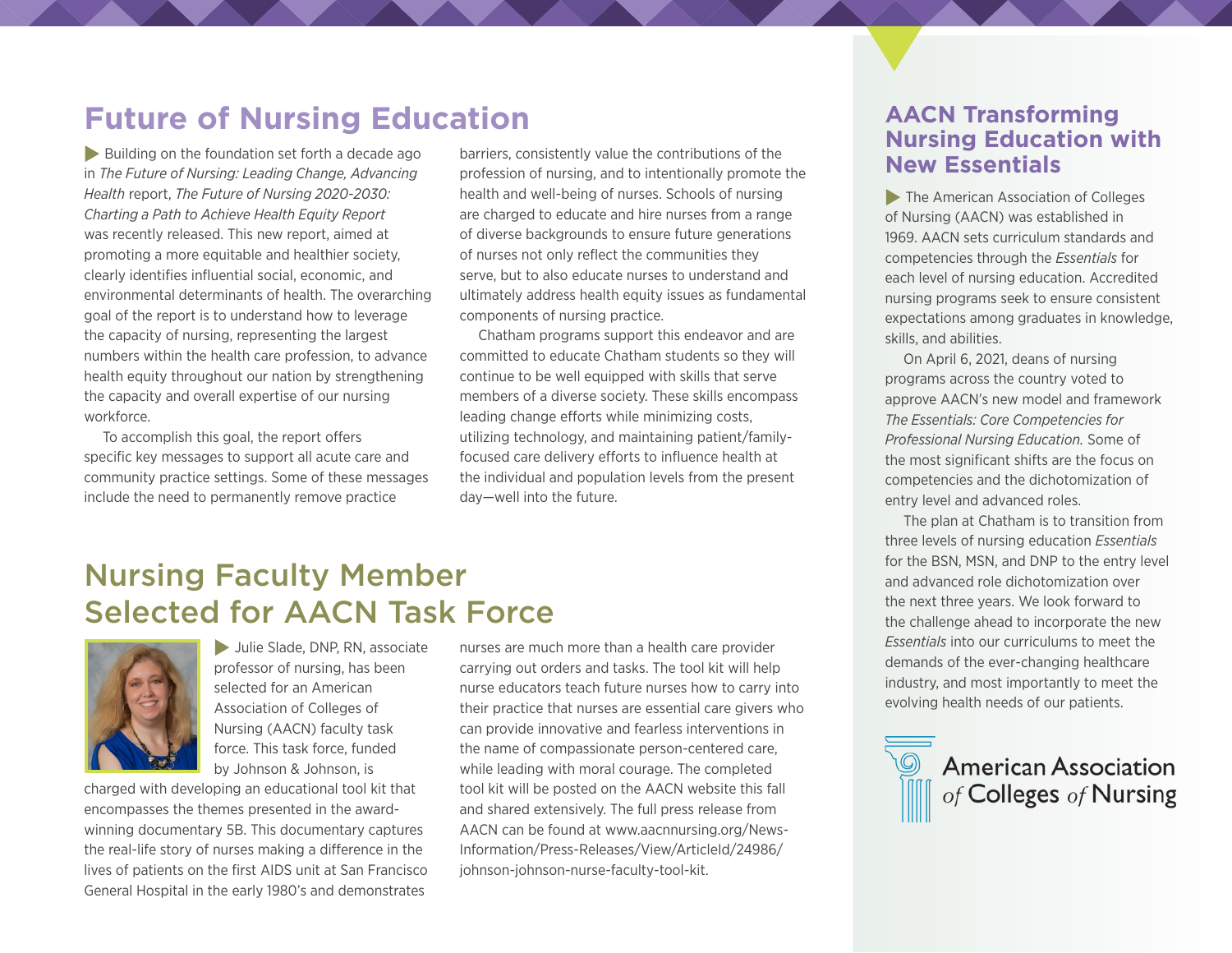### NURSING PROGRAM GRADUATES

**BSN**

▶ We are pleased to extend our congratulations to the following Chatham University nursing programs students that received a degree conferral in this past academic year.

Gang, Janet A

### **AUGUST 2020**

#### **BSN**

Baxter, Haley Beals, Sofia A Cortazzo, Cynthia Fardo, Sophia Hinkle, Kasey Pagbeleguem, Melissa Parks, Amy Whipkey, LeeAness

### **MSN**

Spencer, Todd E Wise, Christopher N

### **DNP**

Hamel, Angela M Hammond, Gina P Haynes, Joan D Knudsen, Lisa L Krupa, Joanie M Leanyuy, Lilian "Lily" Malachevsky, Yury Neumont, Madea L Ngezem, Vera Obaseki, Lisa T Onoh, Mabel Robinson, Alexis N Saunders, Terri A Trutsch, Karen Ugochukwu, Eunice Vess, Heather R Zidor, Daphney

### **DECEMBER 2020**

Bonfiglio, Anna Durkin, Katherine Hodge, Kathie Ostrowski, Chelsea Sheremet, Yuliya

### **MSN**

Foster, Katherine Ricketts, Morgan J Tomasits, Dana Wasler, Marieta E

#### **DNP**

Agbor, Seraphine O Arteaga, Elizabeth J Asante, Amoah Y Asare, Vida-Lynn Baboolall, Jennifer Bagley, Leah Bais, Rajlaxmi "Raj" Bowden, Sarah Brelsford, Kristina Chan, Christina Clemmons, Danika H Daye-Lee, Tiffany Deaver, KuWanna Demby, Taheerah Dixon, Chantel Fletcher, MarieChantal Frank, Lisa Freeman, Natalee

Gomes, Elisangela Groom, Summyji Kelly-Brown, Tisha A Lebowitz, Rachel L Lee, Kayla R Mack, Jamica Maduka, Ifeyinwa Matallana, Barbara Miskovic, Joyce A Omotayo, Stephanie Pickering, Mary M Rebello, Liza J Sampson, Elizabeth Sherali, Anita Stevenson, Joanna M Stohr, Anne M Thomas, Lannie Vaughn, Tamara White, Chicquita

### **MAY 2021**

**BSN**

Anderson, Erica L Barnicle, Josie M Brubaker, Claire M Carney, Keriann Crawford, Megan A Croft, Candice Cushey, Paige Flynn, Rose E Gray, Cassandra N McKnight, Kacee McLaren, Jenifer A O'Brien, Michelle Ruhl, Alexis R Sabatino, James Stathakis, Allison Wilkinson, Sarah E

#### **MSN**

McCutcheon, Tiffany

### **DNP**

Brinit Stiffler, Georgia Delmore, Jeremy J DiParisi, Carol A Fiasorgbor, Emil K Gheusneaud, Myrtha Gregoire, Marissa Kiggins, Robin A Kolawole, Tolulope Liverman, Jemina M Mohammed, Arif Nervina, Timothy J Ntosi, Rita Opaleye, Maryanne Riley, Victoria Roberts, Peggy A Sanders, Jacob P Sarno, Jessica E Taylor, Branden D Williams, Gia M Wolanski, Matthew